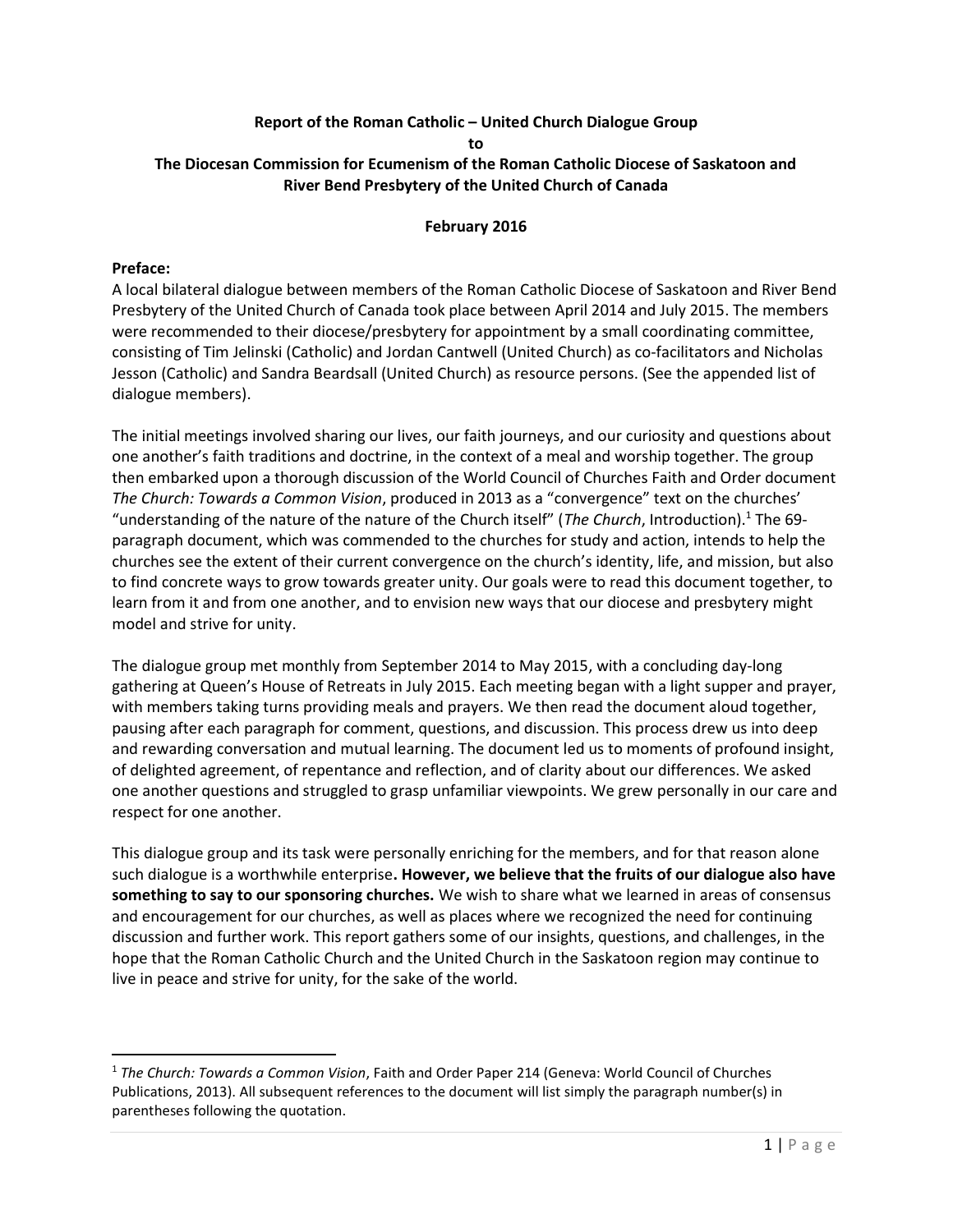This report touches on our common ground, the investigation of our differences, and our challenges to our two churches around ways we might live more fully into unity. It does not attempt to name all the things we agreed or disagreed upon but offers significant examples that demonstrate the breadth and depth of our discussions.

# I. Our Common Ground

# a) Responsiveness to our Shared Context

The Church text showed us that as Catholic and United Church Christians living in Saskatoon in twentyfirst-century Canada, we share significant common ground. Both our churches are active outside our walls, "called to live out their discipleship in a variety of forms of service" (par. 18). We hear the moral demand of the gospel, and it impels us "to work for a just social order." Both our churches "engage with political and economic authorities in order to promote the values of the Kingdom of God" (par. 64-65). We both understand that there are mystery and transformation at the heart of mission and that the mission is Jesus'; we are its instruments.

Such activism is not without its dangers. Both our churches have had to repent of the grave sins committed as a result of our mission to the world, most obviously our involvement in Indian Residential Schools, but also other actions that have wounded creation and caused pain rather than healing to others. We agreed that it is important for both our churches, which have wielded considerable power at times, to make a distinction between power and authority, as described in The Church (par. 49). We recognized together that it is difficult to enculturate the gospel in a particular context without misappropriating the culture. As one member put it, "One person's enculturation is another person's syncretism."

# b) Church as Family

We recognize a common struggle to be the church as "family" in a context that features the fragmentation of church and society. The Church prizes the Church as koinonia (deeply held "communion" – with God, other Christians, and indeed all creation), but it is difficult to practice and maintain koinonia when we are surrounded by insularity and mistrust of institutions. Further, we respond with openness to the rich religious and cultural plurality of our context (although we differ on approaches to evangelism – see below). We have learned to be open to each other as churches, and gradually to see each other as "family." In spite of our differences, we recognize that we are the Body of Christ.

# c) Sacramental Life

The Church speaks to a growing convergence around baptism (par. 41), and we reminded ourselves that the majority of Canadian Christians have mutually recognized each other's baptisms since 1975. Other aspects of our liturgical lives have also grown closer in the past forty years, as the liturgical renewal movement strengthened the awareness of what we do in worship. Perhaps most significantly, we have moved towards one another in our understanding of what happens at the Table. We agree that Jesus' actions at the Last Supper are "signs" in a profound way; although we do not completely share our theology at this point we see that it may be more a matter of emphasis than of disagreement. We should not underestimate this progress on a topic that divided the churches of Europe so bitterly in the 16<sup>th</sup> century.

Further, we have learned to focus beyond ourselves when we celebrate at the table. Both our churches appreciate that the Eucharist calls us to solidarity with the outcast (par. 43), even as the majority of the members of our two churches in this diocese/presbytery live comfortably in the middle class. This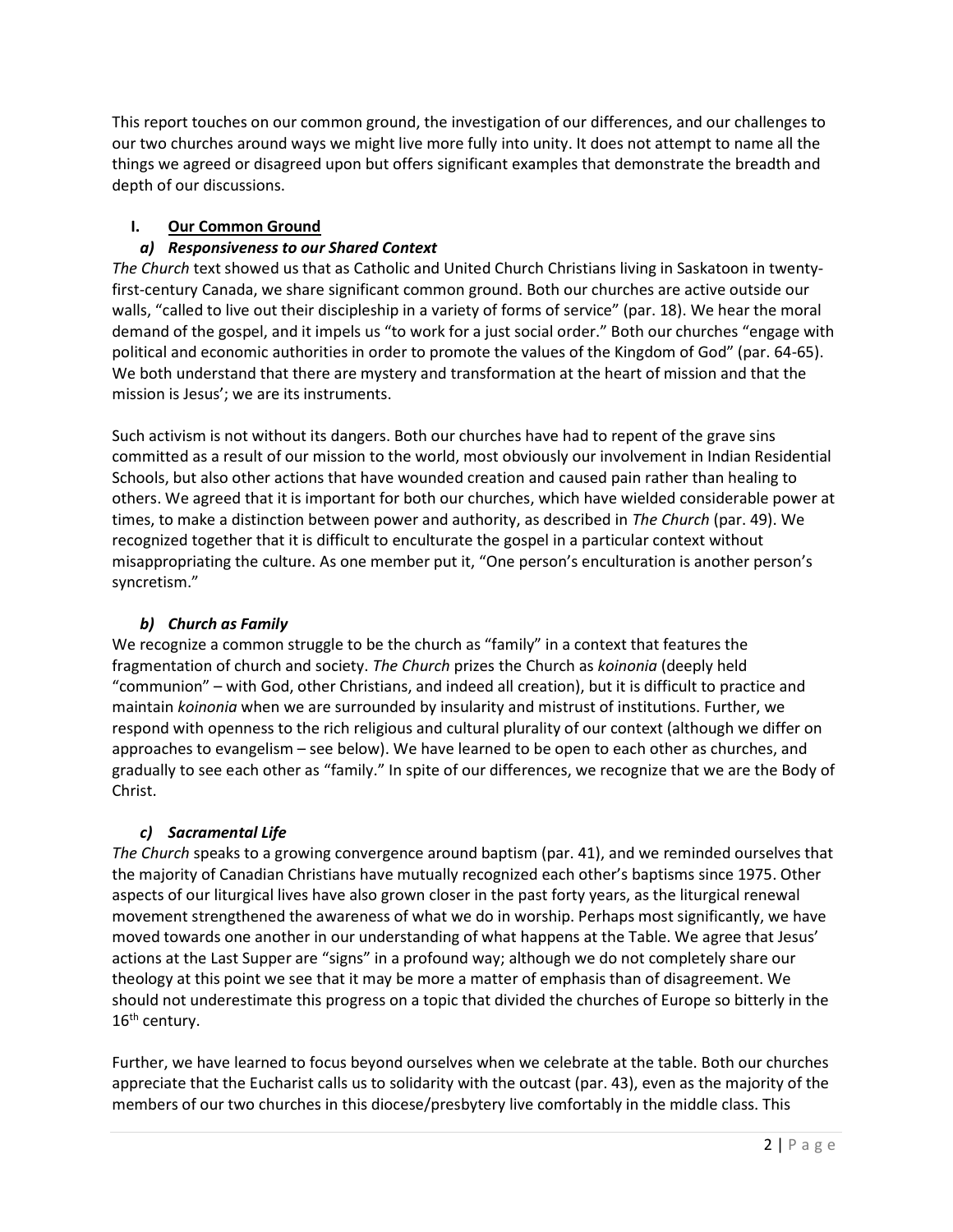orientation towards the dispossessed struck us as perhaps being more significant than our remaining differences around sacramental theology.

# d) Mending the Church's Divisions for the Healing of Creation

The Conclusion of The Church emphasizes that the Church carries within its life and witness the "new cosmos" that God plans for the end of history. Its ministry must be life-giving, compassionate, and oriented towards that final koinonia of all creation in unity with the Triune God. It also recognizes that our brokenness as a church family thwarts this ministry while our attempts at reconciliation help to empower it. Our dialogue confirmed our shared belief that all creation longs for fulfillment, and that the Church is intended as the "sign and servant of God's design for the world" (par. 27-29). In order to be that witness, Christians must continue to work at mending our divisions with one another.

### II. Investigating our Differences

It is no secret that our churches harbour differences with one another. We are part of a great rupture that has not yet been healed, although we have made amazing progress. When we came to a place of disagreement in our encounter with The Church text, occasionally we realized we stood in stark opposition to one another. More frequently, we realized we did not understand each other's position very well. Here are four areas that stood out as places where further dialogue is needed on ecclesiological matters:

# a) Salvation and Other Faiths

At various points in our dialogue, we realized that our churches tend to operate with different views of God's "plan to save the world" or the "missio Dei" (par. 3), particularly in relation to how persons of other faiths participate in this saving plan. On one hand, we agreed that our two churches are moving away from an "exclusivist" position that understands non-Christians as "damned." However, to put it in simplified terms, Catholics tend towards an "inclusivist" view, which understands non-Christians as being drawn into salvation as "anonymous" Christians, while the United Church tends to a "pluralist" view that other religions are distinct and equally valid in their communication of the truth about God, the world, and salvation. How our churches understand salvation of those of other faiths will affect how we enter into interfaith dialogue.

# b) Authority in the Church

Some of our most intriguing conversations stemmed from our attempts to understand the differing theologies and exercise of authority in our two churches. We agreed that we have witnessed the exercise of truly grace-filled personal authority in our churches, naming Pope Francis as an obvious, but not the only, example, yet much separates us on this topic. It became obvious that the United Church of Canada, which is small and mostly bound by a common national identity (there are just a handful of United Church congregations that are not within Canada) has quite a different task in exercising authority than the Roman Catholic Church, with its 1.25 billion members extending across the globe. The authority structures of our churches operate vastly differently.

The Roman Catholics asked the United Church members what, if any, authority their church grants to the early ecumenical councils, and how the church honours the ancestors in the faith. Further, they asked how leadership is exercised effectively when authority is diffused and no one is "set apart" for the task, as described in The Church (par. 52). United Church members asked the Roman Catholic members why they accept in the church something they would not accept in political life: a non-democratic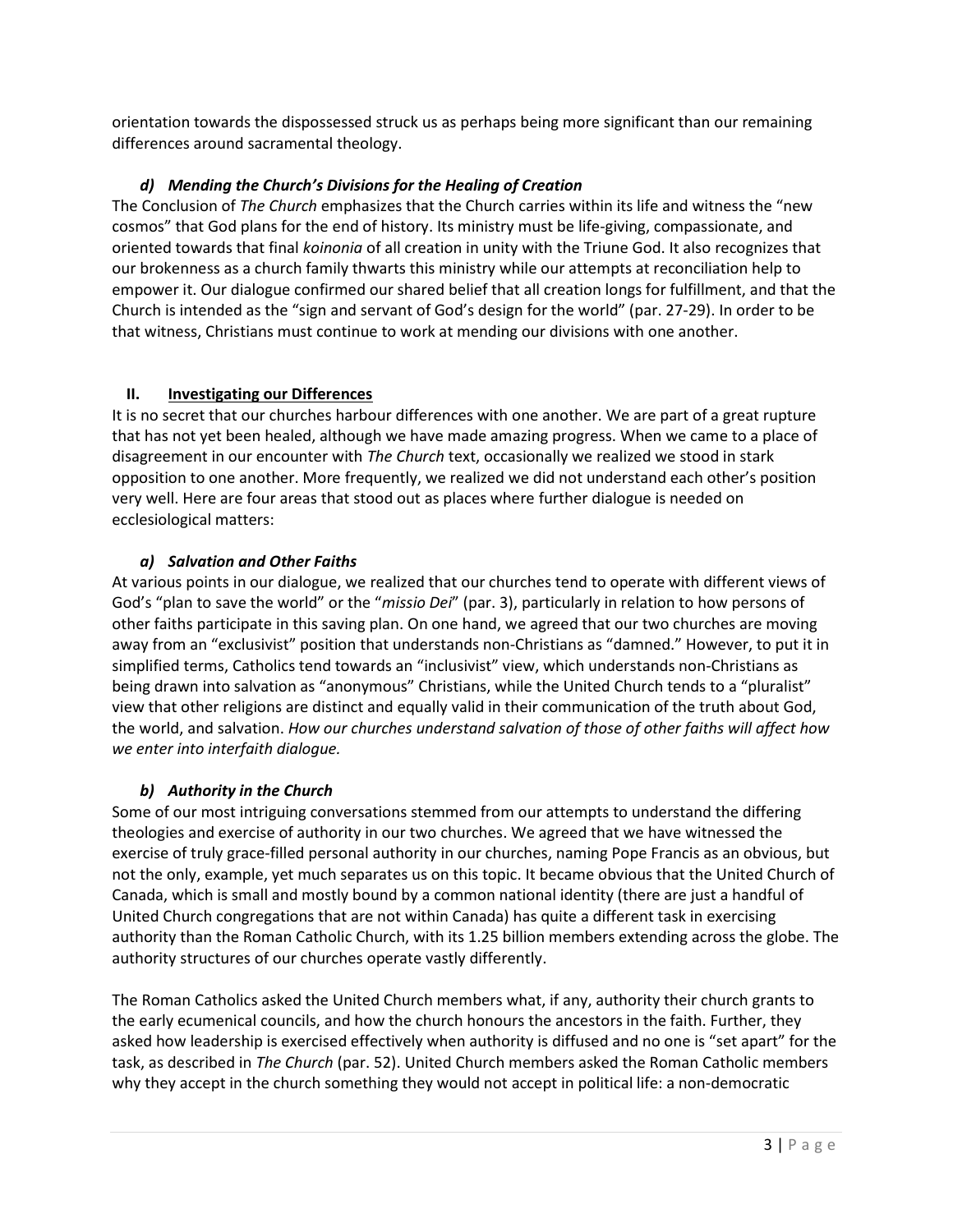structure in which they have no "vote." They also asked how the laity understand that their voices are heard in their church.

While we made some progress in these discussions – for example, recognizing the role of the "sensus" fidelium" in the Catholic Church, and the United Church, at its best, modelling true conciliarity – we know that there is more to discuss and that we could mutually enrich each other's exercise of authority by continuing to explore our differences of theology and practice.

# c) Ordained Ministry

Another obvious point of difference in our two churches is the exercise of ordained ministry. United Church members focused on the Roman Catholic restriction of ordained ministry of word and sacrament to men only. While the official issue for Catholics is the question of "authority to change a constant tradition," the dialogue members agreed that the subject is highly politicized and culturally difficult. A number of Catholic members indicated they personally would welcome ordained women in their church. The United Church members asked if Catholics could speak more openly about the political and cultural struggles, rather than justifying theological positions. Catholics wondered about the integrity of the ordained ministry in the United Church, where laity can be set apart and paid to perform all the functions of ordained clergy. United Church members acknowledged that power and authority in ministry are confusing – and perhaps confused – in their church, and that the United Church thus faces the challenge of "covert authority" in the hands of those who are not officially chosen and set apart by the church's councils. While we cannot as two local expressions of the church effect great change on these matters, we agreed that continuing dialogue on ministry will help us to be more faithful to the vision of ordained ministry set out in The Church.

# d) Moral Issues

The Church raises the issue of "the moral challenge of the gospel," as it addresses the church's responsibility to serve the world (chapter IV). Moral issues have both united and divided the Roman Catholic and United churches in very public ways. While we have come together on issues of justice, environment, and peace, we have remained divided over questions of sexuality and issues related to the beginning and end of life. These issues are becoming increasingly complex and immediate.

It was not the place of a dialogue on ecclesiology to debate the issues themselves, but to understand the churches' theologies about moral decision-making. We agreed that we have made headway in our ability to recognize that our churches, even in disagreement, are acting in good faith. We further agreed that the churches need to work to define more carefully what "morality" is, before assuming to tell the world how to exercise it. Thus, it could be fruitful for our churches to continue to discuss our theologies and practices of moral discernment.

# III. Challenges to our Churches

The Faith and Order Commission invited the churches to consider how The Church text challenges our churches to work for unity and to form closer relationships with other churches (Introduction). Perhaps the most exciting part of our dialogue came in recognizing that we can offer ways for our diocese and presbytery to live towards true *koinonia*. These are the challenges we would like to pose to you, our sponsoring church bodies: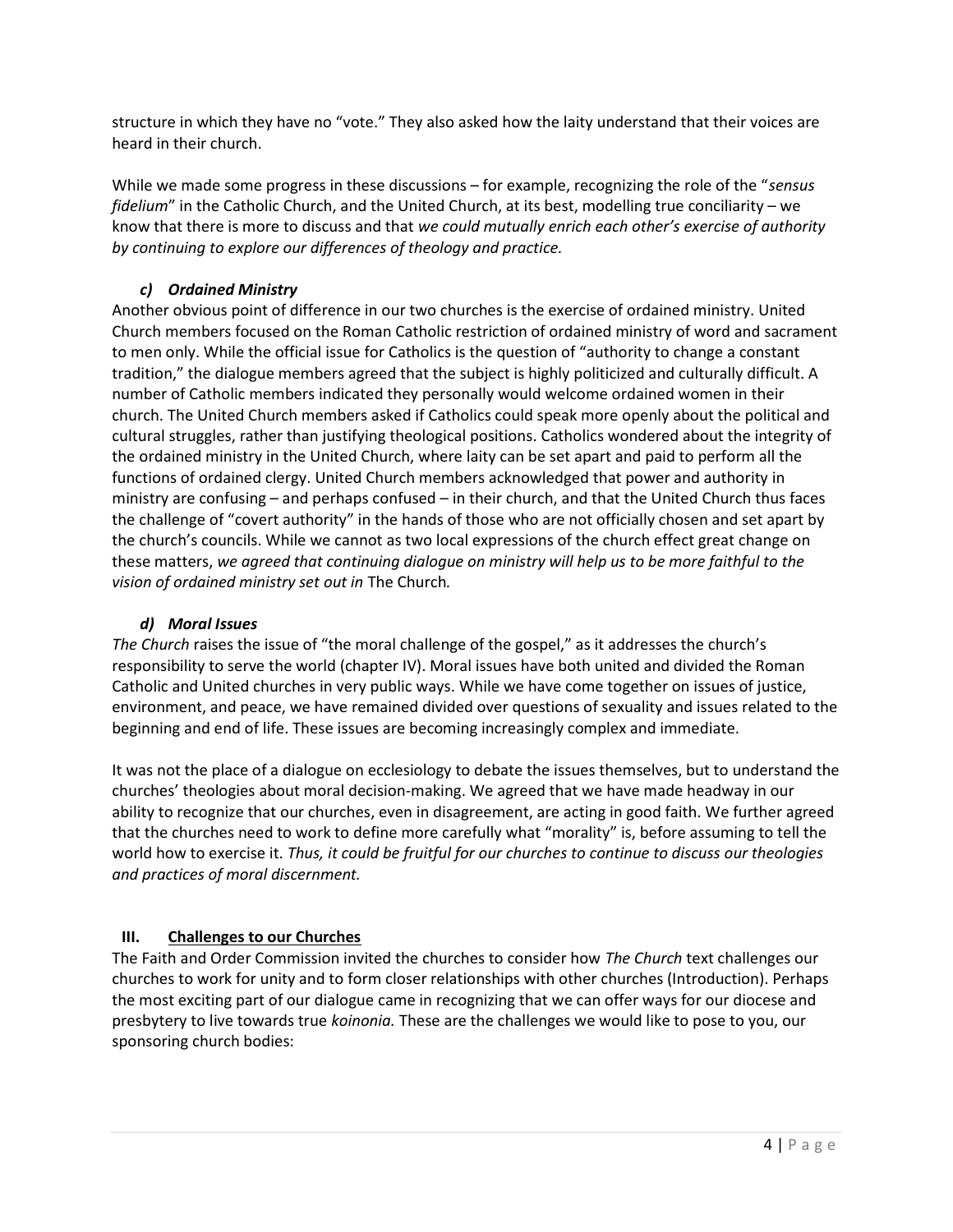# a) Model Pastorally the Unity We Already Share (Recover the "Lund Principle")

The Church reminded us again and again of how much we share as churches. We challenge our two churches to model that unity pastorally and visibly. Here are some examples we considered:

- i) Ask the churches to recommit themselves publicly to the Lund Principle (to act together in all matters except those in which deep differences of conviction compel us to act separately).
- ii) Begin this commitment with baptism, where we have long-standing mutual recognition. Could we commit to sending representatives to witness each other's baptismal liturgies? Could we conduct shared baptismal liturgies across denominational lines?
- iii) Interchurch families offer another opportunity to model unity. Could we create formal guidelines for interchurch marriages, which include the pastor conducting the marriage contacting a clergy member of the other denomination, and offering ways to make the liturgy a welcoming experience for those of both churches?
- iv) Ordinations tend to be liturgies that are heavily focused on our own denominational traditions. Could we invite clergy and/or leaders of other denominations to participate (as appropriate) in ordination services?
- v) Diocesan Study Days for Clergy and Pastoral Leaders could include invitations to the pastors of other denominations
- vi) River Bend Presbytery could include corresponding members from other denominations at its meetings.

#### b) Respect our Mutual Agreement on the Baptismal Formula

Recognizing the importance of mutual recognition of baptism, we remind our churches of the conclusion of the national United Church-Roman Catholic Dialogue's report In Whose Name? that unauthorized changes to the baptismal formula undermines mutual recognition and raises new difficulties in ecumenical relations between our churches.

#### c) Attend to Each Other's Significant Statements/Teachings

We are aware of significant documents that emerge from each other's denominations (Laudato si and "That We May Know Each Other: United Church-Muslim Relations Today" are examples.) We should be reading and discussing each other's documents, both in our own churches and ecumenically.

#### d) Consult before Acting

Our diocese and presbytery regularly take decisions that will affect the life of the church. We suggest that as a measure of the mutual accountability envisioned in The Church, our churches should engage in consultation with ecumenical partners on significant decisions. We recognize that while we are not in a place to demand or expect to change one another's decisions, consultation will make our decisions more faithful and grounded in the Gospel. It will also allow us to disagree respectfully and thoughtfully, if need be.

#### e) Honour Diversity: Degrees of Communion

The question of "diversity in unity" arose many times throughout the dialogue. We agreed that we do not anticipate or want a unity that squashes all difference in the Church. We believe that we can honour diversity by emphasizing that there are degrees of communion: we can participate in some aspects of shared mission and ministry more so than in others. We